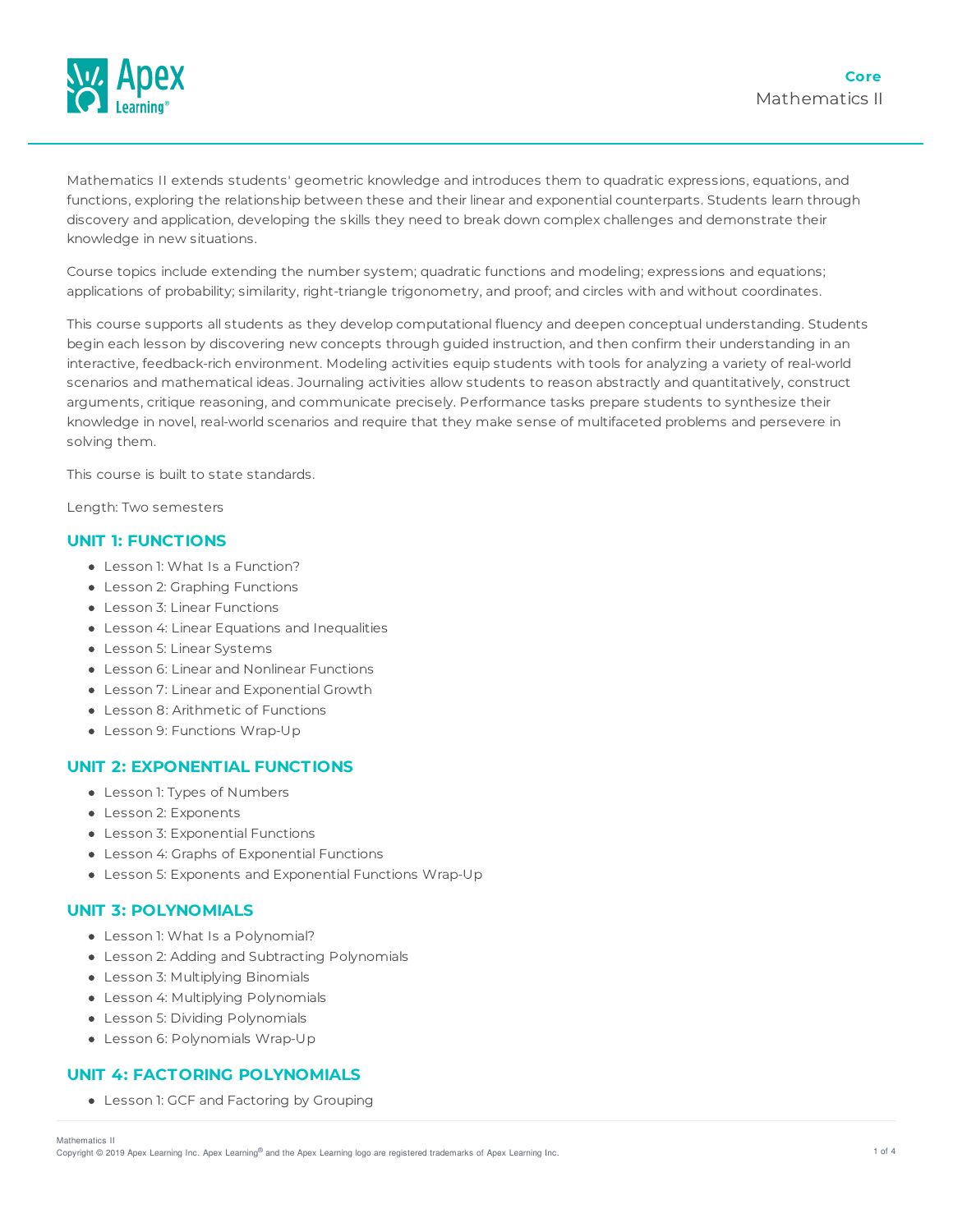- Lesson 2: Factoring  $x^2 + bx + c$
- Lesson 3: Factoring  $ax^2 + bx + c$
- Lesson 4: Special Cases
- Lesson 5: Factoring and Graphing
- Lesson 6: Factoring Polynomials Wrap-Up

## **UNIT 5: QUADRATIC EQUATIONS AND FUNCTIONS**

- **•** Lesson 1: Solving Quadratic Equations
- Lesson 2: Completing the Square
- Lesson 3: The Quadratic Formula
- Lesson 4: Graphs of Quadratic Functions
- Lesson 5: Working with Complex Numbers
- Lesson 6: Nonlinear Systems of Equations
- Lesson 7: Linear, Quadratic, and Exponential Functions
- Lesson 8: Performance Task: Pricing for Profit
- Lesson 9: Quadratic Equations and Functions Wrap-Up

### **UNIT 6: UNDOING FUNCTIONS AND MOVING THEM AROUND**

- Lesson 1: Literal Equations
- **Lesson 2: Inverses**
- Lesson 3: Parent Functions
- Lesson 4: Shifting Functions
- Lesson 5: Stretching and Compressing Functions
- Lesson 6: Transformations of Parent Functions
- Lesson 7: Undoing Functions and Moving Them Around Wrap-Up

## **UNIT 7: APPLICATIONS OF PROBABILITY**

- Lesson 1: What Is Probability?
- Lesson 2: Counting Principles
- Lesson 3: Permutations and Combinations
- Lesson 4: Basic Rules of Probability
- Lesson 5: Geometric Models for Probability
- Lesson 6: Conditional Probability
- Lesson 7: Independence
- Lesson 8: Simulations
- Lesson 9: Applications of Probability Wrap-Up

### **UNIT 8: SEMESTER 1 EXAM**

Lesson 1: Semester 1 Exam

#### **UNIT 9: PREPARING FOR PROOFS**

- Lesson 1: Induction: The Search for Rules and Patterns
- Lesson 2: Deduction: Making a Case
- Lesson 3: The Look and Language of Logic
- Lesson 4: Introduction to Proofs
- Lesson 5: Basic Postulates in Geometry
- Lesson 6: Planes and the Space of Geometry
- Lesson 7: Intersecting Lines and Proofs
- Lesson 8: Parallel Lines and Proofs
- Lesson 9: Preparing for Proofs Wrap-Up

## **UNIT 10: TRIANGLES**

• Lesson 1: What Is a Triangle?

Mathematics II

Copyright © 2019 Apex Learning Inc. Apex Learning® and the Apex Learning logo are registered trademarks of Apex Learning Inc. <br>Copyright © 2019 Apex Learning Inc. Apex Learning® and the Apex Learning Iogo are registered tr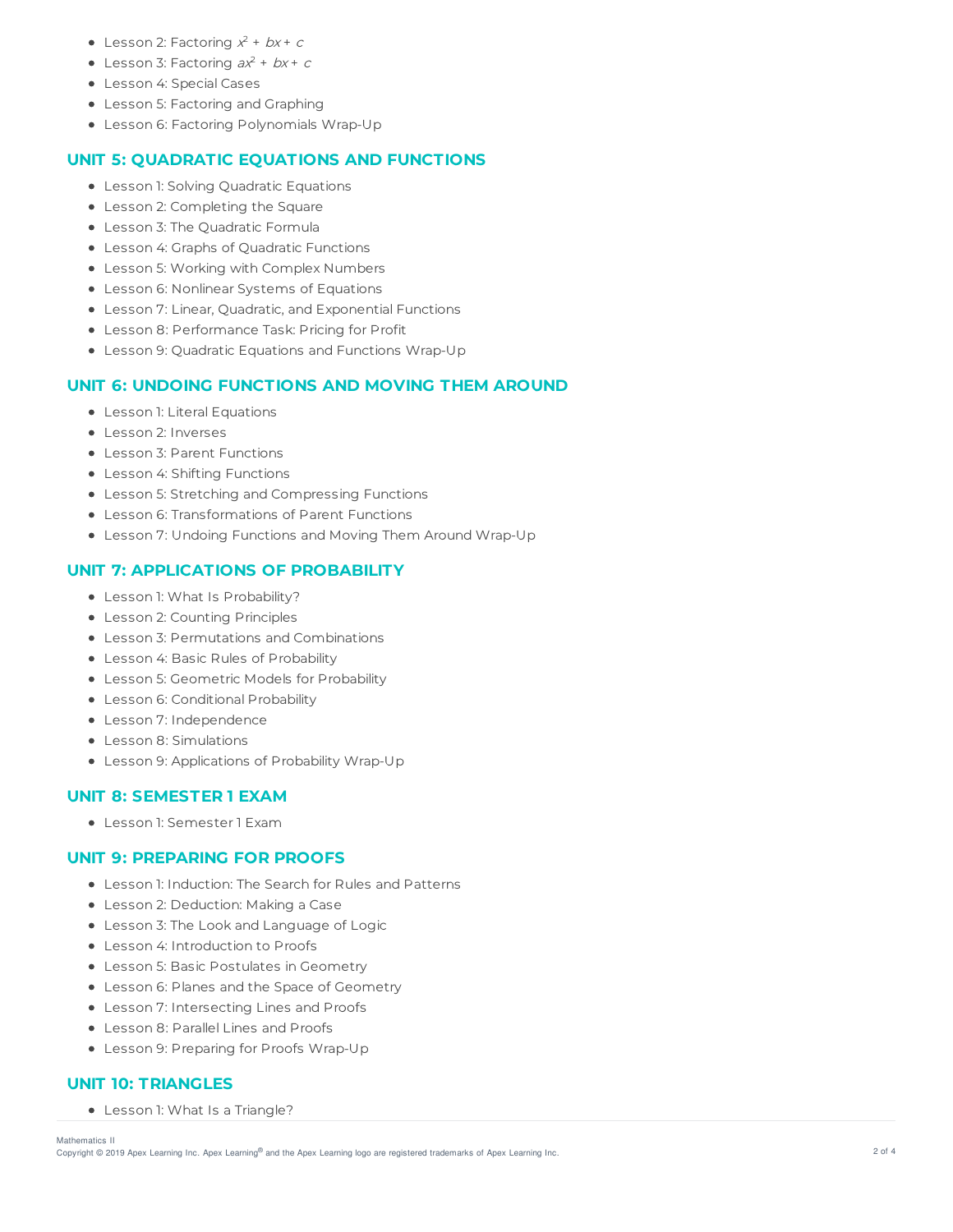- Lesson 2: The Angles of a Triangle
- Lesson 3: Congruence
- Lesson 4: Congruence Postulates
- Lesson 5: Proofs of Congruence
- Lesson 6: Similar Triangles
- Lesson 7: Similarity Theorems and Proportional Reasoning
- Lesson 8: Triangle Theorems
- Lesson 9: Medians and Altitudes
- Lesson 10: Bisectors and Midsegments
- Lesson 11: Triangles Wrap-Up

## **UNIT 11: RIGHT TRIANGLES AND TRIGONOMETRY**

- Lesson 1: The Pythagorean Theorem
- Lesson 2: Congruent Right Triangles
- Lesson 3: Similar Right Triangles
- Lesson 4: Special Right Triangles
- Lesson 5: Trigonometric Ratios
- Lesson 6: Trigonometric Ratios and the Unit Circle
- Lesson 7: Right Triangles and Trigonometry Wrap-Up

## **UNIT 12: QUADRILATERALS AND OTHER POLYGONS**

- Lesson 1: Angle Sums of a Polygon and Proofs
- Lesson 2: Parallelograms and Proofs
- Lesson 3: Tests for Parallelograms
- Lesson 4: Rectangles
- Lesson 5: Rhombi and Squares
- Lesson 6: Trapezoids
- Lesson 7: Quadrilaterals and Other Polygons Wrap-Up

### **UNIT 13: CIRCLES WITHOUT COORDINATES**

- Lesson 1: What Is a Circle?
- Lesson 2: Chords
- Lesson 3: Arcs
- Lesson 4: Chord and Arc Relationships
- Lesson 5: Circles, Angles, and Proofs
- Lesson 6: Secants, Tangents, and Proofs
- Lesson 7: Circumference and Arc Length
- Lesson 8: Area and Sectors
- Lesson 9: Circles and Triangles
- Lesson 10: Circles and Polygons
- Lesson 11: Circles Without Coordinates Wrap-Up

## **UNIT 14: CONIC SECTIONS**

- Lesson 1: From Lines to Conic Sections
- Lesson 2: Geometry of Conic Sections
- Lesson 3: Midpoint Formula
- Lesson 4: The Distance Formula
- Lesson 5: Circles with Coordinates and Proofs
- Lesson 6: Parabolas
- Lesson 7: Locus of Points
- Lesson 8: Conic Sections Wrap-Up

## **UNIT 15: THREE-DIMENSIONAL SOLIDS**

Copyright © 2019 Apex Learning Inc. Apex Learning® and the Apex Learning logo are registered trademarks of Apex Learning Inc. <br>Copyright © 2019 Apex Learning Inc. Apex Learning® and the Apex Learning Iogo are registered tr Mathematics II